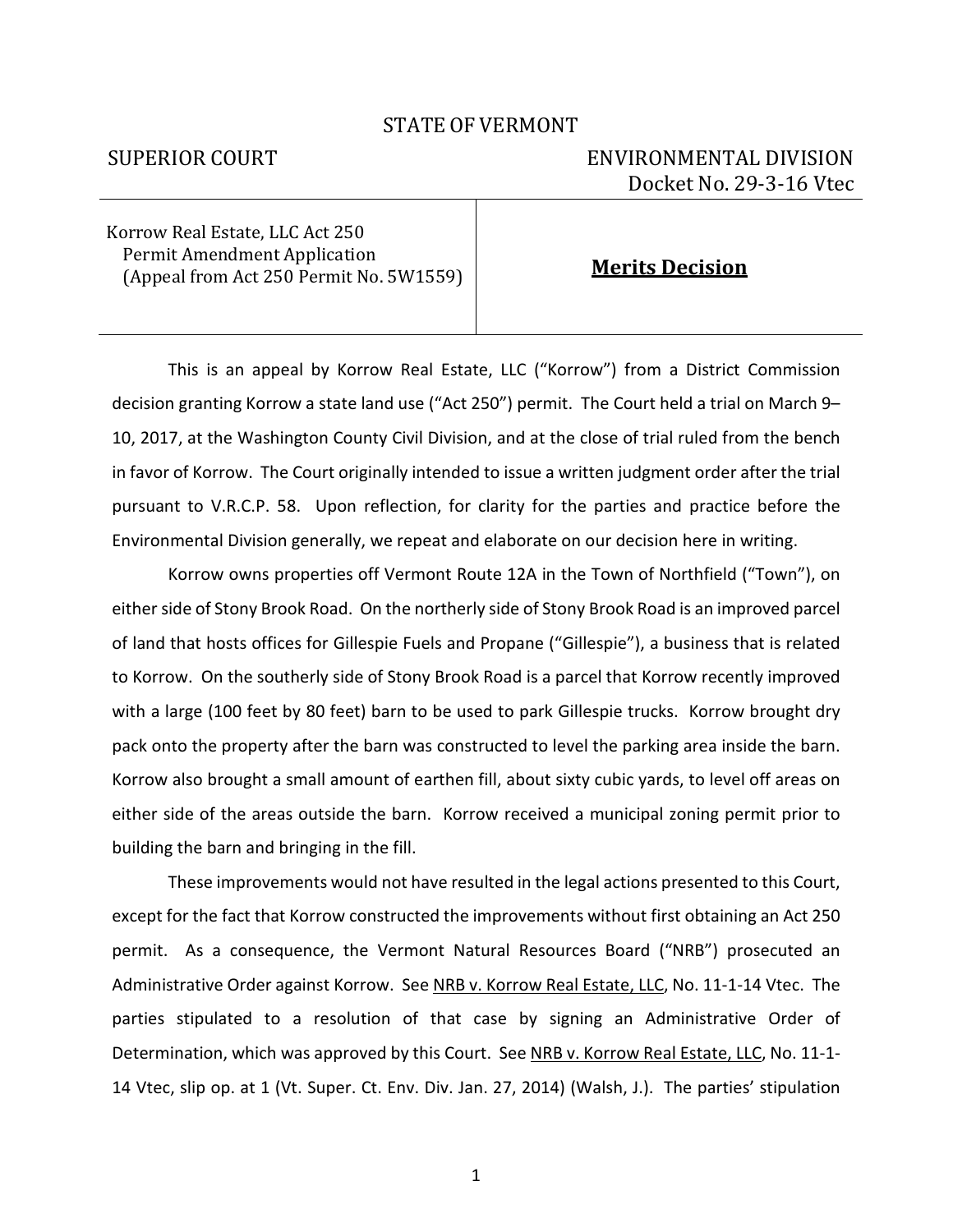and the Court's Order called for Korrow to pay fines totaling \$5,784.60 and to seek and receive an Act 250 permit for the completed barn and fill.

Korrow thereafter filed an Act 250 permit application for the completed improvements. On February 12, 2016, the District 5 Environmental Commission ("District Commission") issued an Act 250 permit, albeit with several conditions. In particular, the District Commission directed that the existing barn structure and associated fill that Korrow had brought onto the site be removed to an area beyond the Fluvial Erosion Hazard Area ("FEH") zone depicted by officials from the Vermont Agency of Natural Resources ("ANR"). The Act 250 permit authorized Korrow to reconstruct or replace the barn outside of the FEH zone. In response to this District Commission decision, Korrow filed the above captioned appeal with this Court.

The parties engaged in extensive settlement discussions, but those efforts did not result in a resolution of this appeal. By the time a trial was scheduled, only three of Korrow's six questions remained from its original Statement of Questions: Questions 4, 5, and 6. During trial, Korrow advised that Question 4 had become moot and did not need to be adjudicated by the Court. The Court therefore focused its analysis on the legal issues raised by Questions 5 and 6, which asked whether "the Act 250 Floodway or the Fluvial Erosion Hazard Area zone is incorrectly designated at the project site [Question 5; and w]hether the as-built project complies with [Act 250] Criteria 1(D)-Floodways; 1(F)-Shorelines; and 10-Local and Regional Plans [Question 6]."<sup>1</sup> *Appellants Statement of Questions, filed April 13, 2016, at Pp. 1–2*.

While the legal issues had been considerably reduced by the time of trial, the detailed testimony necessary to address those two legal issues required two days of trial, conducted on March 9–10, 2017. At the close of the evidence, the Court took a recess to review its trial notes, conduct some legal research, and deliberate. Thereafter, the Court determined that it could render its Findings of Fact and Conclusions of Law on the record of the last day of trial. This Merits Decision is intended to provide a summary of the Court's Findings and a further explanation of its Legal Conclusions.

 $\overline{a}$ 

 $1$  Conformance with Act 250 Criterion 10 was only denied by the District Commission because of its determination that the as-built project did not conform to Criteria 1(D) and (F). Thus, conformance with Criteria 1(D) and (F) presented the only remaining legal issues by the close of evidence at trial.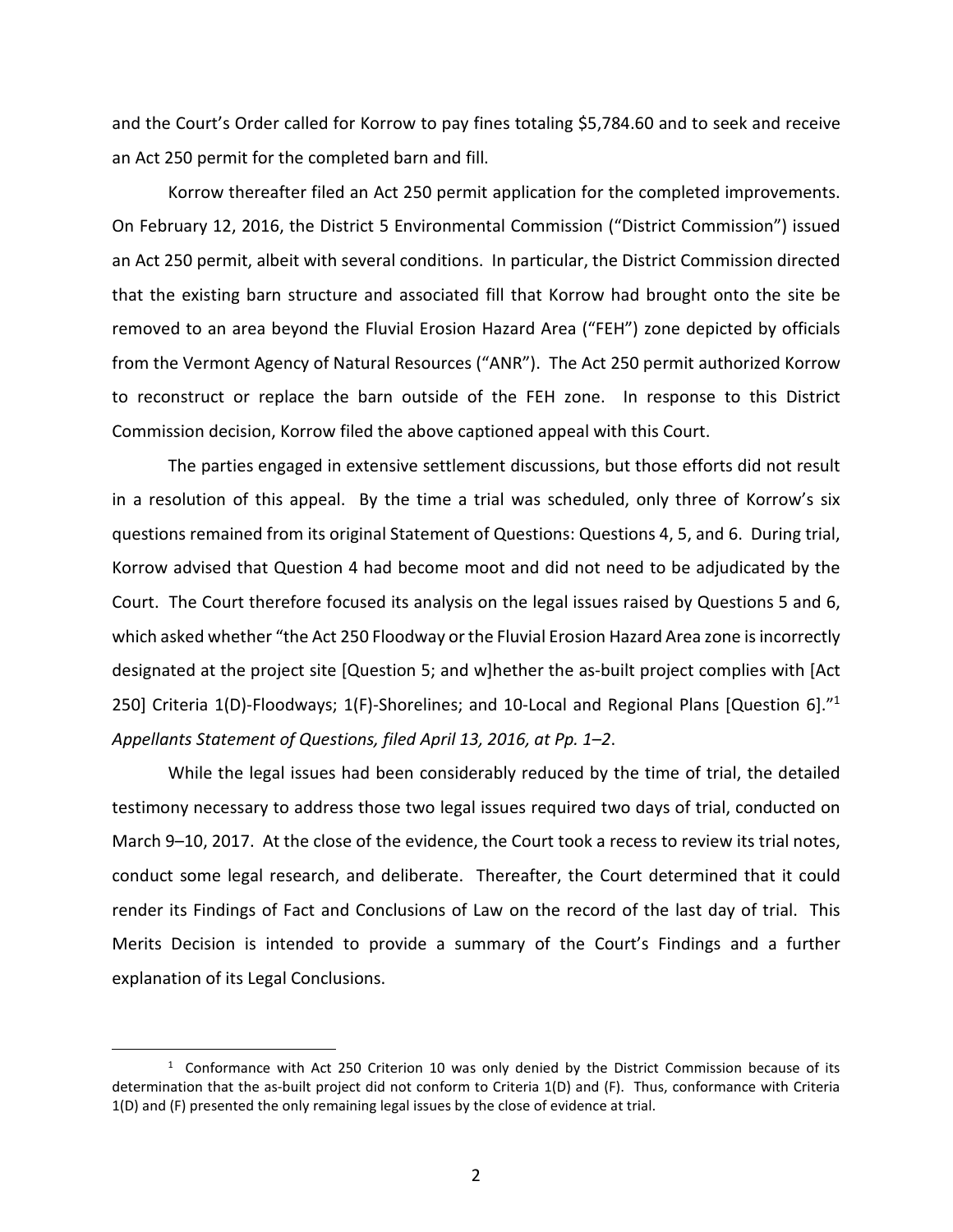Upon reconvening the hearing, the Court first thanked the parties and their legal counsel for their preparation and professionalism. Korrow was represented by L. Brooke Dingledine, Esq; ANR and the NRB were represented by Assistant Attorney General Melanie McNeill Kehne, Esq., with assistance from Elizabeth F. Lord, Esq. of ANR and Peter J. Gill, Esq. of the NRB.

At the close of trial, the Court noted that the undisputed facts showed that the initial failure to obtain an Act 250 permit was more the consequence of neglect than a malicious act: the Korrows relied upon the opinion of the Town of Northfield Zoning Administrator that an Act 250 permit was not required for this project. The neglect was two-fold: first, that of the Zoning Administrator, who gave faulty advice, and second that of the Korrow officials, who relied upon that faulty advice, particularly in light of the fact that the zoning permit issued by the Administrator specifically directed that state permits may be required and provided contact information for state officials who could make a state permit jurisdictional determination. The Korrow officials chose to not contact the state officials for a jurisdictional determination at that time.

Whether Korrow's reliance on the Zoning Administrator was understandable or not, the Court determined that such reliance and resulting construction without a permit was not germane to the legal questions presented. The Court expressed before and after the taking of evidence that the fact that the barn was built before Korrow's Act 250 application was filed would not impact the Court's determinations of whether the project conformed with Criteria 1(D) and (F). At trial, the Korrows asserted that the barn and associated fill were in conformance with Act 250 Criteria 1(D), 1(F) (and Criterion 10 insofar as it incorporates compliance with 1(D) and 1(F)). Those were the sole issues that the Court addressed at trial and will address here.

Act 250 Criterion 1(D), which deals with "floodways," requires an applicant to demonstrate that:

(i) the development . . . of lands within a floodway will not restrict or divert the flow of flood waters, and endanger the health, safety and welfare of the public or of riparian owners during flooding; and

(ii) the development . . . of lands within a floodway fringe will not significantly increase the peak discharge of the river or stream within or downstream from the area of development and endanger the health, safety, or welfare of the public or riparian owners during flooding.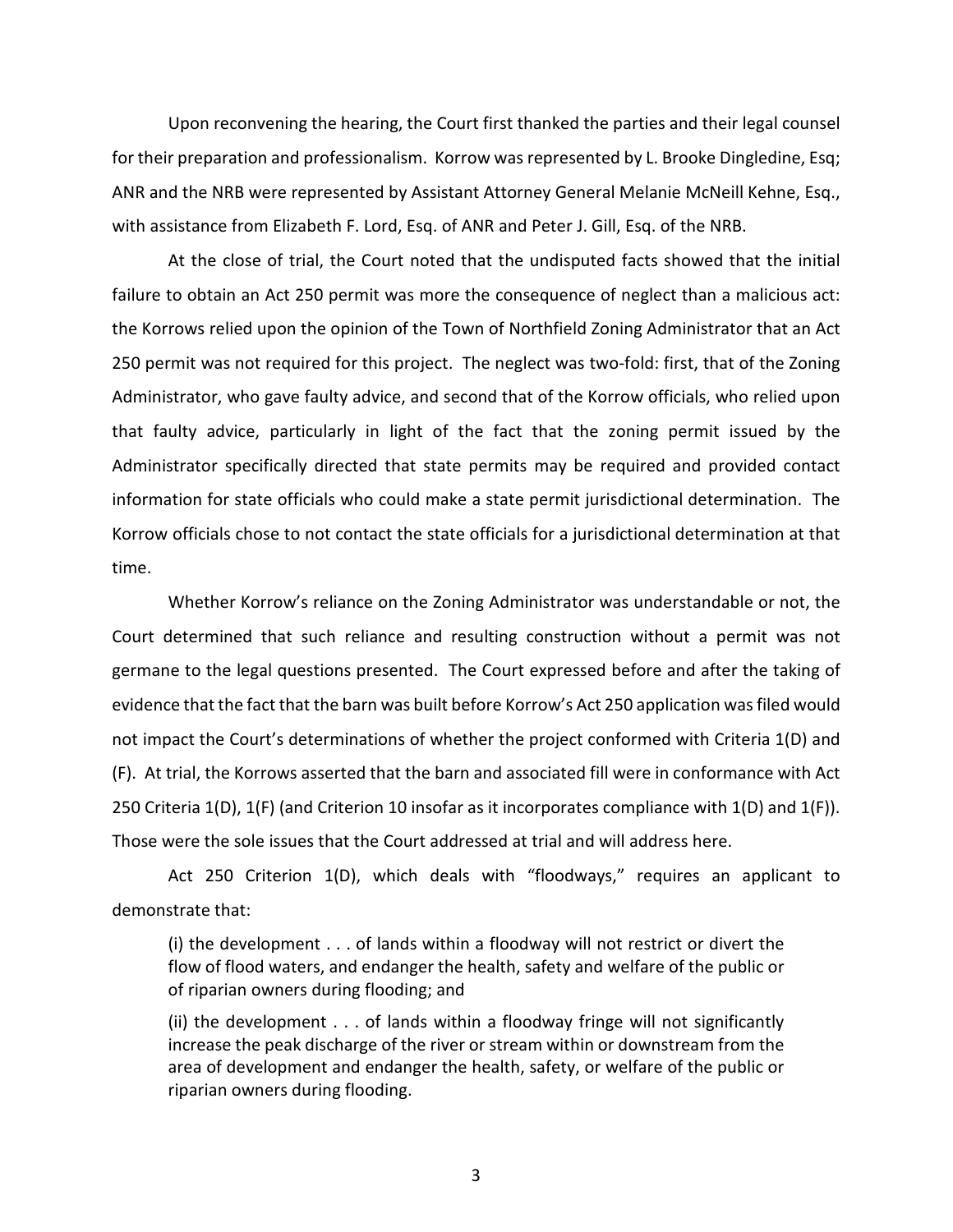10 V.S.A. §§ 6086(a)(1)(D).

Criterion 1(F), which deals with "shorelines," requires an applicant to demonstrate that:

the development . . . of shorelines must of necessity be located on a shoreline in order to fulfill the purpose of the development . . . , and the development . . . will, insofar as possible and reasonable in light of its purpose:

(i) retain the shoreline and the waters in their natural condition;

(ii) allow continued access to the waters and the recreational opportunities provided by the waters;

(iii) retain or provide vegetation which will screen the development or subdivision from the waters; and

(iv) stabilize the bank from erosion, as necessary, with vegetation cover.

10 V.S.A. §§ 6086(a)(1)(F).

l

The common factual determination made relevant by these two Criteria concerns the limits of the "floodway" and resulting "shoreline." The parties presented similar determinations of the location of both the "flood plain" and the "floodway." See Korrow Exhibit 6, depicting the area surrounding the Korrow site that has been designated by ANR officials as the "Floodway."

This ANR site map depicts the area of the new Korrow building as being outside the floodway.<sup>2</sup>

Sacha Pealer, a floodplain manager in ANR's rivers program, and Rob Townsend, a licensed engineer who testified on behalf of Korrow, also testified at trial to a broader area that depicts the FEH zone. See Exhibit 4, Appendix F, page 4. The term "FEH zone" is not referenced in either the applicable provisions of 10 V.S.A. § 6086(a)(1) or the Act 250 Rules. Rather, ANR has established a practice of including within its definition of the statutory terms "floodway" and "floodway fringe," referenced above in 10 V.S.A. §§ 6086(a)(1)(D)(i) and (ii), both the designated floodway and the FEH zone. The FEH zone determined by ANR near the Korrow property is depicted on ANR Exhibit B. Portions of the Korrow barn and fill are located within the FEH zone depicted on ANR Exhibit B.

 $2$  Exhibit 6 shows the Korrow buildings, outlined with blue lines. These building depictions were added to the ANR Floodway map by Korrow's engineer, and the engineer then used the overlaid floodway map as a supporting document for the Korrow's Act 250 Application, a copy of which was admitted at trial as Exhibit 4. See Appendix F to Exhibit 4 for several site maps, some of which depict floodway details for this area.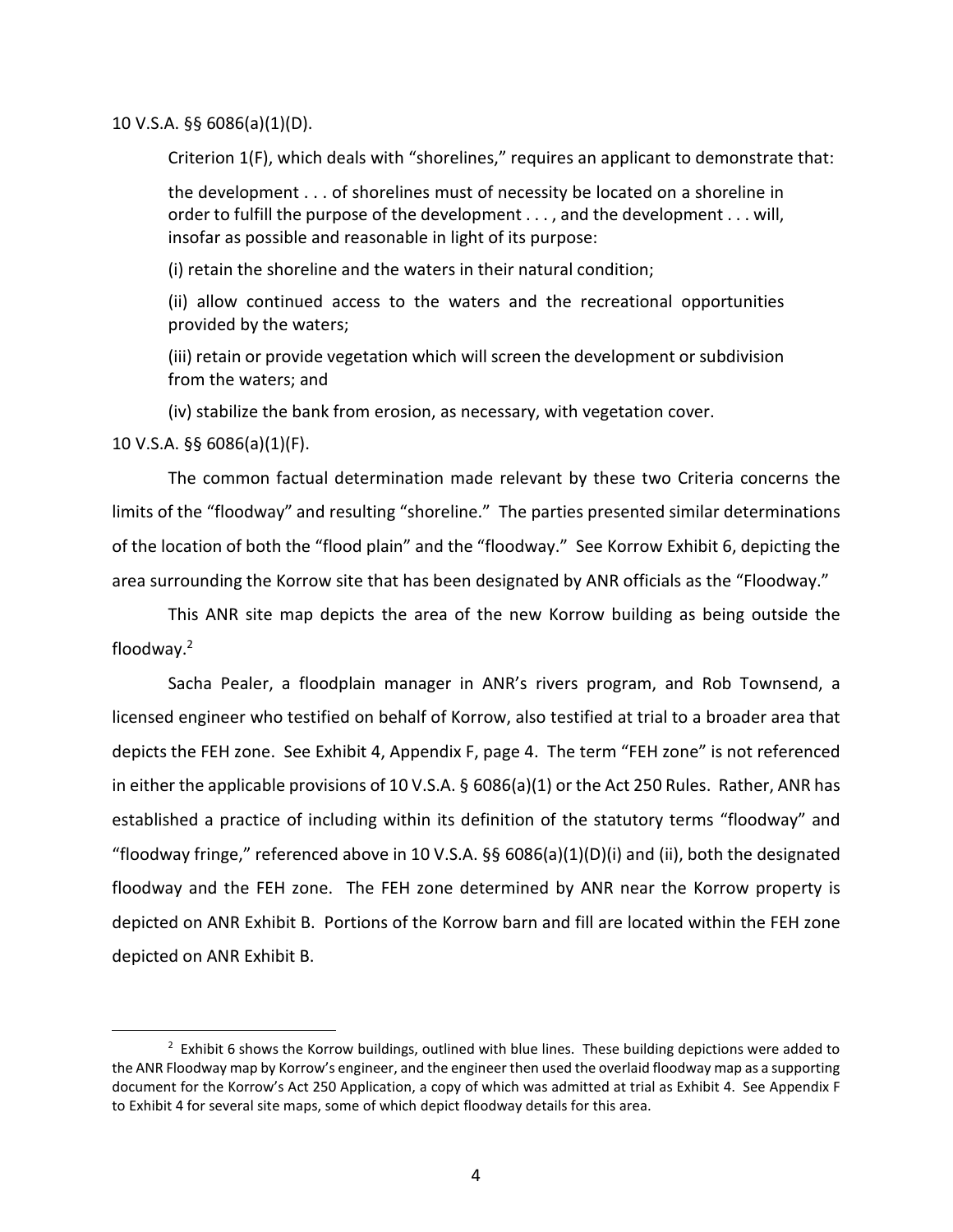The FEH zone may be interchangeable with the term "river corridor," which, like the term FEH zone, is not specifically referenced in either the applicable statutes or Rules, but is referenced in certain guidance documents ANR publishes and makes available to applicants and the general public.<sup>3</sup> This Court understands that ANR, as the state agency that specializes in the protection of our public waters, including rivers and streams, has the authority to interpret applicable statutory provisions. We further understand that such determinations are entitled to deference. See In re N. E. Materials Grp. LLC Act 250 JO # 5-21, 2015 VT 79, ¶ 21, 199 Vt. 577 (directing that courts should give "deference to [a state environmental agency's] interpretation of legislation within its area of expertise" (citing In re F–35A Case*,* 2015 VT 41, ¶ 16 n. 3, 198 Vt. 510); see also In re Green Crow Corp.*,* 2007 VT 137, ¶ 12, 183 Vt. 33 (explaining that this Court gives deference to the former Environmental Board's interpretation of Act 250) (quotation omitted)).

The Green Crow Corp. opinion is particularly illustrative for the legal issue presented here. Green Crow directs that the level of discretion shown to agency decisions within their areas of expertise may differ:

We recognize, of course, that the line between jurisdictional and nonjurisdictional questions may not always be clear. See, e.g., C. Sunstein, *Law and Administration After Chevron*, 90 Colum. L.Rev. 2071, 2099 (1990) (noting the "sometimes elusive distinction between jurisdictional and nonjurisdictional questions"). The Board's ruling [in Green Crow] was jurisdictional in the sense that it delineated the Board's power to regulate a certain type of activity, but nonjurisdictional in that it did not expand the class of cases the Board could rule on in the first instance. The level of deference we afford to agency determinations that are arguably jurisdictional depends on the character of the decision; factintensive determinations that rely on agency expertise will generally be given more deference than purely legal determinations.

2007 VT 137, ¶ 13.

.

With these standards in mind, we conclude that the ANR determinations of what constitutes the floodway or floodway fringe in the case at bar constitute "fact-intensive determinations that rely on [the] expertise" of the ANR official who testified at trial, and are therefore entitled to a greater degree of deference. But the question remains: how unwavering

<sup>&</sup>lt;sup>3</sup> See ANR Exhibit D, entitled "Technical Guidance for Determining Floodway Limits" and ANR Exhibit E, entitled "River Corridor Protection Guide; Fluvial Geomorphic-Based Methodology (Nov. 2008)."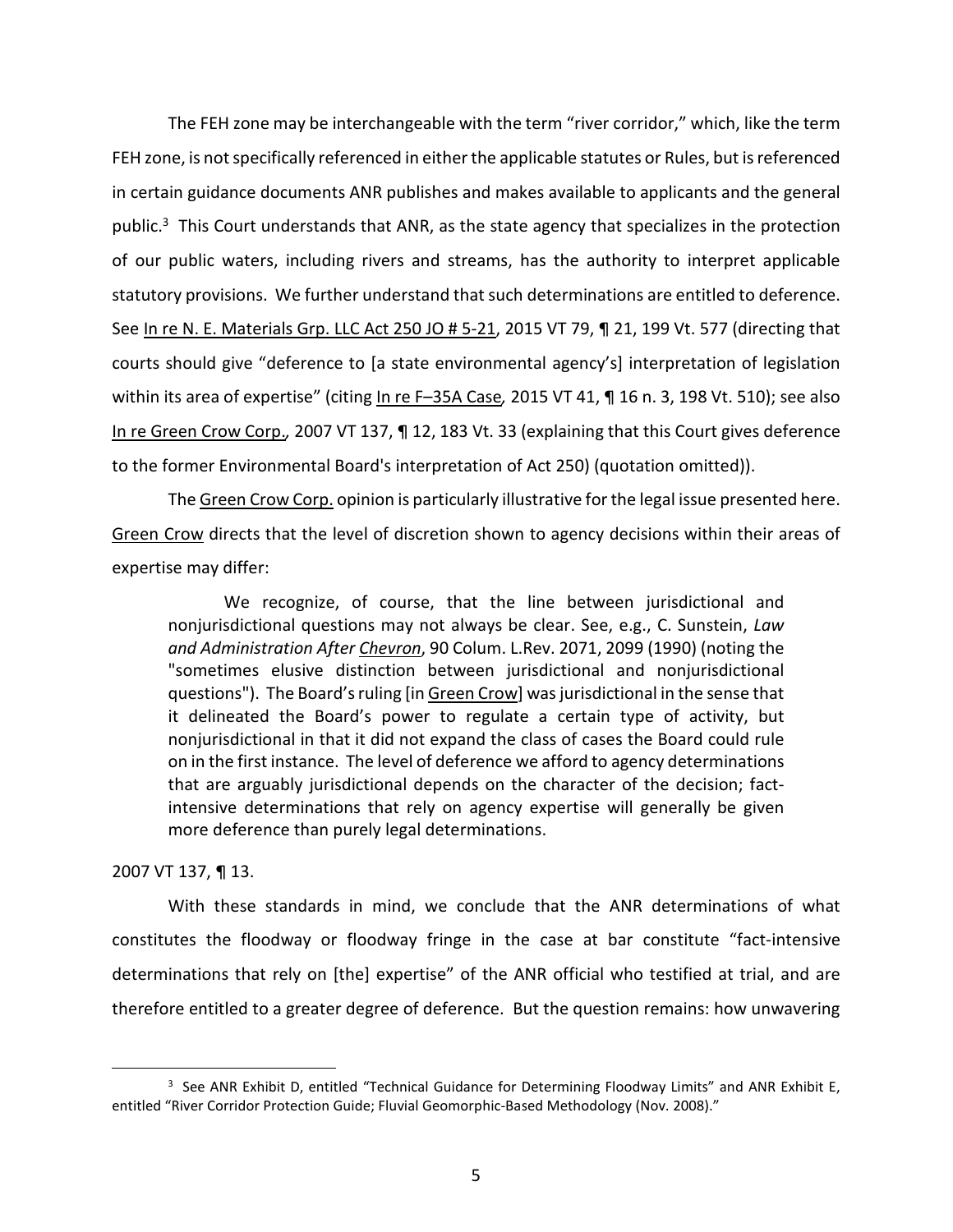must our deference be and can the deference shown be unassailable? For the resolution of this legal issue, we look to the United States Supreme Court opinion in Chevron, which is widely regarded as the seminal opinion on how to assess the deference that should be shown to administrative agencies and their determinations. Chevron, U.S.A., Inc. v. Nat. Res. Def. Council, Inc., 467 U.S. 837 (1984).

Chevron first notes that a reviewing court is obligated to follow clear and direct legislative language on "the precise question at issue. If the intent of Congress is clear, that is the end of the matter. . . ." Chevron, 467 U.S. at 842.

If, however, the applicable statutory language is less than precisely clear, Chevron directs a two-step analysis.<sup>4</sup> First, the reviewing court is directed to determine whether the legislature provided an interpretation or definition for the statutory language at issue in the statute itself; if so, then the reviewing court need not look to the agency interpretation. Chevron, 467 U.S. at 843–844. If, however, the legislature did not provide guidance on how a statutory provision is to be interpreted, then the reviewing court is directed to review the interpretation offered by the agency and decide whether it is "reasonable." Id.

In the appeal before us, the operative statutory terms do have statutory definitions, although we believe that those definitions leave some areas that require further interpretation.<sup>5</sup> The enabling provisions in title 10, chapter 151 provides the NRB with the authority to "adopt substantive rules . . . that interpret and carry out the provisions of" chapter 151. 10 V.S.A.

.

<sup>4</sup> Other U. S. Supreme Court precedent appears to direct a preliminary analysis prior to the two-step process outlined in Chevron, that being an initial determination of whether the agency asserting how a statute should be interpreted followed proper administrative procedures in issuing its interpretation of the law. If not, the interpretation by the agency should only be afforded the "respect proportional to its power to persuade." United States v. Mead Corp., 533 U.S. 218, 235 (2001), *citing* Skidmore v. Swift & Co., 323 U.S. 134, 140 (1944)).

<sup>5</sup> "Floodway" is defined as "the channel of a watercourse which is expected to flood on an average of at least once every 100 years and the adjacent land areas which are required to carry and discharge the flood of the watercourse, as determined by the Secretary of Natural Resources with full consideration given to upstream impoundments and flood control projects." 10 V.S.A. § 6001(6).

<sup>&</sup>quot;Floodway fringe," which is a term also used in Criterion 1(D), (codified in 10 V.S.A. § 6086(a)(1)(D)), is defined as "an area which is outside a floodway and is flooded with an average frequency of once or more in each 100 years as determined by the Secretary of Natural Resources with full consideration given to upstream impoundments and flood control projects." 10 V.S.A. § 6001(7).

<sup>&</sup>quot;Shoreline" is defined as "the land adjacent to the waters of lakes, ponds, reservoirs, and rivers. Shorelines shall include the land between the mean high water mark and the mean low water mark of such surface waters. 10 V.S.A. § 6001(17).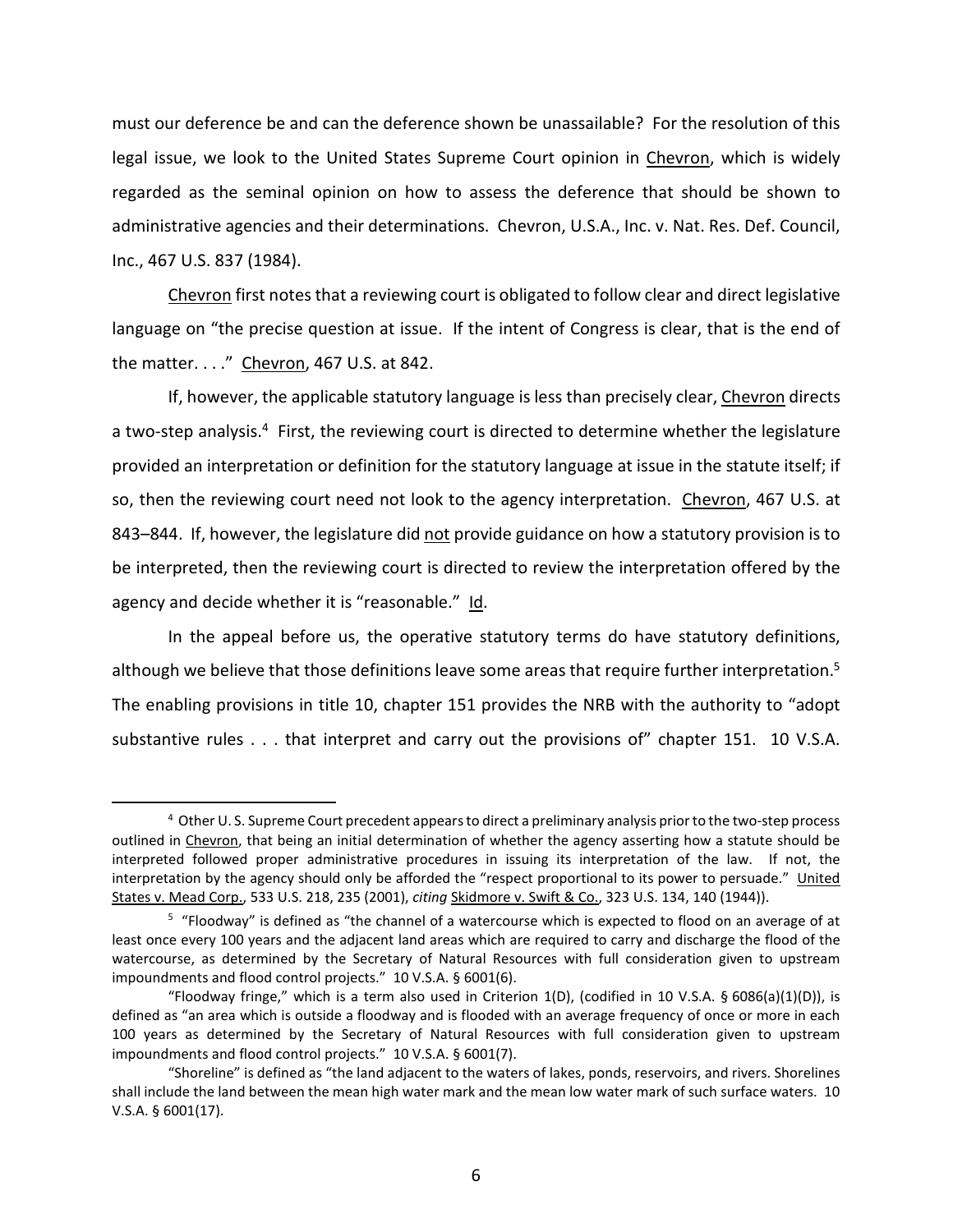§ 6025(b). The NRB is also authorized to seek the cooperation of "other departments and agencies of State government" in fulfilling these administrative responsibilities. 10 V.S.A. § 6024. Thus, we conclude that the circumstances before us fulfill the first step of the analysis suggested in Chevron: while the legislature provided some insight into the meaning of the statutory language, further interpretative assistance is required by the implementing agency.

With that determination in mind, we move to the next Chevron step: whether the interpretations suggested here by ANR of how to interpret the statutory terms "floodway," "floodway fringe," and "shoreline" are reasonable. For the reasons stated on the record of the March 10, 2017 trial, as well as the summary below, we conclude that the interpretations propounded by the state, relating solely to the specific floodway areas adjacent to the Korrow property, are not reasonable.

First, we find it initially difficult to define a term—floodway—more broadly than the statute directs and that ANR uses in its own floodway maps. But because of the remaining uncertainty of all that may be included within the statutory definition of floodway, we look to ANR, with its expertise concerning rivers and their flood areas, for a full appreciation of the term.

Ms. Pealer provided credible testimony and other evidence at trial for the need to consider the meandering nature of rivers. The FEH zones are estimates by ANR officials, not so much to address flooding which regularly occurs in our State, but to estimate the areas in which a river may move. See ANR Exhibit E at Pp. 3–20 (discussing "Meander Centerlines," "River Corridors," and "Meander Belt Widths based upon Stream Sensitivity").

The Court understood and accepted the concepts espoused by Ms. Pealer in regards to meandering rivers and the need to consider a reasonable width of an FEH zone, including when the width of the zone is calculated based upon an assessment of a stream's sensitivity to meandering. Ms. Pealer credibly assessed the sensitivity of the nearby streams, the Dog River and Stony Brook, particularly where Stony Brook flows into a delta with the Dog River south of the Korrow property. See Korrow Exhibit 6.

However, ANR's proposed limits of the FEH zone, particularly as it abuts and flows onto the Korrow property, does not appear reasonable to the Court, particularly for the following calculations and facts.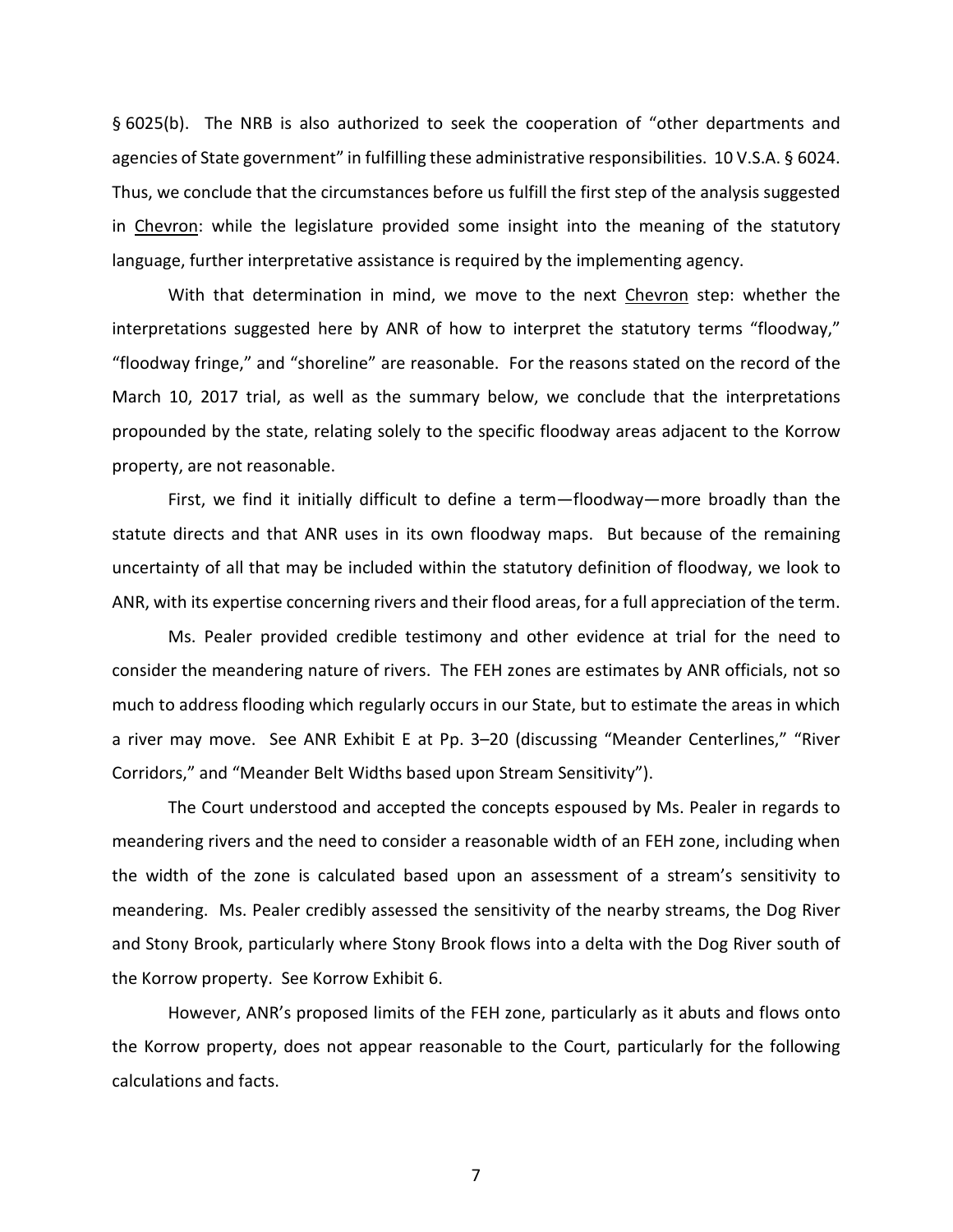First, ANR's stream sensitivity assessment indicates that the applicable portion of the Dog River and Stony Brook require a delineation of three channel widths along either side of the meander centerline (i.e.: six channel widths total, prior to taking into consideration the restrictive nature of Vermont Route 12A). The undisputed evidence at trial was that the applicable channel width was 52 feet; a zone covering three times that width would reach no more than 156 feet from the meander center line. ANR, however, depicts an FEH zone extending 248 feet from the left bank of the Dog River towards the barn, which is nearly 100 feet wider than their own formula would call for. See ANR Exhibit B. While a part of the Korrow barn is within 248 feet of the Dog River, no part of the barn or fill is within 156 feet of the river.

Second, the undisputed testimony at trial, put into context for the Court by the site visit that was conducted prior to trial, was that a significant upward slope exists as the land rises beyond a relatively flat area beside the River and then up on the Korrow property. This upward slope was not created by the Korrow's placement of fill on either side of the barn. ANR's delineation of the FEH zone appeared to disregard this natural lay of the adjacent lands.

Lastly, witnesses at trial, none of whom the State contradicted, spoke to the historical significance of the Korrow barn parcel. No resident who testified, including two who have lived in the area for fifty or more years, could recall the Korrow parcel as having flooded in the multiple floods that have ravaged this area, particularly Route 12A, including the most recent destruction of this and other areas by Tropical Storm Irene in 2011. In fact, the historical significance of the Korrow parcel has been that it is where residents have parked their vehicles and congregated to witness flooding events, without the fear of being washed away.

For all these reasons, and under these specific circumstances, we decline to adopt the delineation of the "floodway," "floodway fringe," and the "shoreline" propounded by ANR, as those terms are used in 10 V.S.A. §§ 6086(a)(1)(D) and (F). Rather, we conclude that the credible evidence at trial convinced us that the applicable floodway, floodway fringe and shoreline limits are not impacted by the barn or the fill that was brought onto the property. Further, due to the manner in which the barn was constructed and the fill was deposited, this development will not "restrict or divert the flow of flood waters and endanger the health, safety or welfare of the public or riparian owners during flooding," and will (i) allow the shoreline to be retained, "(ii)